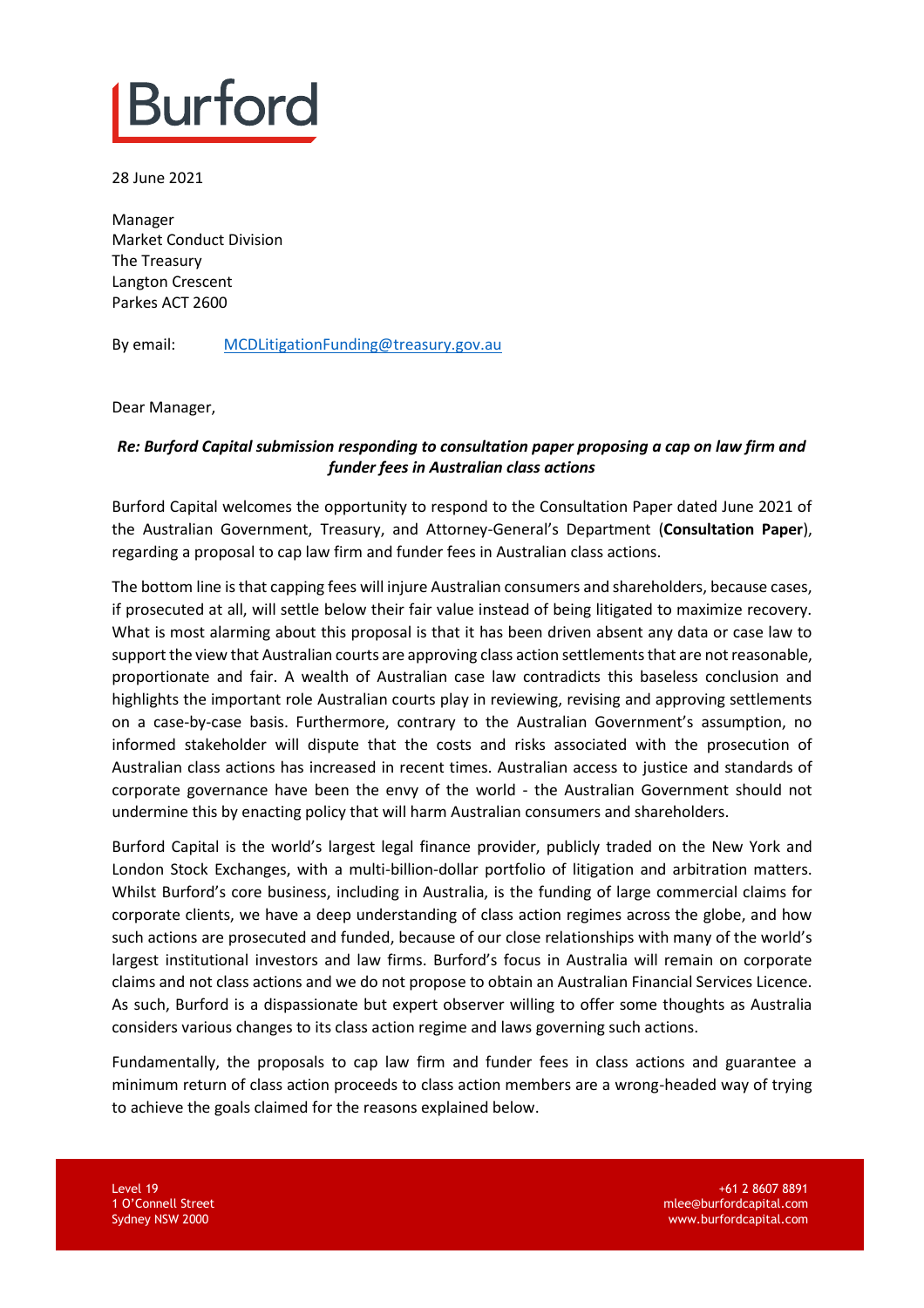## **The prior ALRC report rejected statutory caps**

As a threshold matter, it should be noted here that an analysis of statutory limitations on contingency fee arrangements and commission rates was included in the Australian Law Reform Commission's Final Report 'Integrity, Fairness and Efficiency–An Inquiry into Class Action Proceedings and Third-Party Litigation Funders' (December 2018). The ALRC's analysis focused on potential conflicts of interests for Australian law firms and what restrictions should be imposed on *law firm* contingency fee arrangements and commission rates if they are permitted to charge contingency fees in Australia. The ALRC asked two questions on this subject. *First*, Question 5-2 asked whether there should "be statutory limitations on contingency fee arrangements and commission rates, for example: Should contingency fee arrangements and commission rates also be subject to statutory caps that limit the proportion of income derived from settlement or judgment sums on a sliding scale, so that the larger the settlement or judgment sum the lower the fee or rate? or Should there be a statutory provision that provides, unless the Court otherwise orders, that the maximum proportion of fees and commissions paid from any one settlement or judgment sum is 49.9%?" *Second*, Question 5-3 asked whether there should be "any statutory cap for third-party litigation funders be set at the same proportional rate as for solicitors operating on a contingency fee basis, or would parity affect the viability of the third-party litigation funding model?"

Burford's submission to the ALRC agreed with the ALRC's overarching desire to ensure that law firms and funders work with clients in ways that are fair and equitable, but underscored that both Question 5-2 and 5-3 should be answered in the negative because rigid arbitrary caps are not necessary or productive.

Burford noted that federal and state courts in Australia have demonstrated ample power to supervise commission rates and effectively choose a rate by approving a particular funding package in the case of common fund orders. Likewise, Australian courts have exercised powers to review and revise legal fees in instances where such action is necessary in a case. Furthermore, Burford noted that it is unwise to confer on the courts price-setting powers embodied in legislation when case law already provides adequate supervision. This is an area the courts and judicial practice has wisely eschewed, and to force price-setting restrictions on the courts would take Australia away from the mainstream and effect no further useful purpose beyond what is already achieved by existing judicial supervision.

Burford also noted that it is not necessary or advisable for the ALRC to engage (or suggest the government engage) in arbitrary price-setting by establishing statutory caps and commission rates for law firms or funders. Burford underscored that setting caps may seem to offer protection, but in practice, it will narrow the marketplace of law firms and funders and thus limit the choices and flexibility that should be afforded to Australians. This point is just as relevant today at a time when data indicates that funded class actions have decreased from 75% of class actions in 2017 to 46% in 2021.

Furthermore, Burford referred the ALRC to the successful precedent offered by the Association of Litigation Funders of England and Wales, whose Code of Conduct does not set caps but does make clear that funders may not recoup more than is agreed upon in advance by the client. According to the Code of Conduct, a funder "receives a share of the proceeds if the claim is successful (as defined in the LFA [litigation funding agreement]); and does not seek any payment from the Funded Party in excess of the amount of the proceeds of the dispute that is being funded, unless the Funded Party is in material breach of the provisions of the LFA."

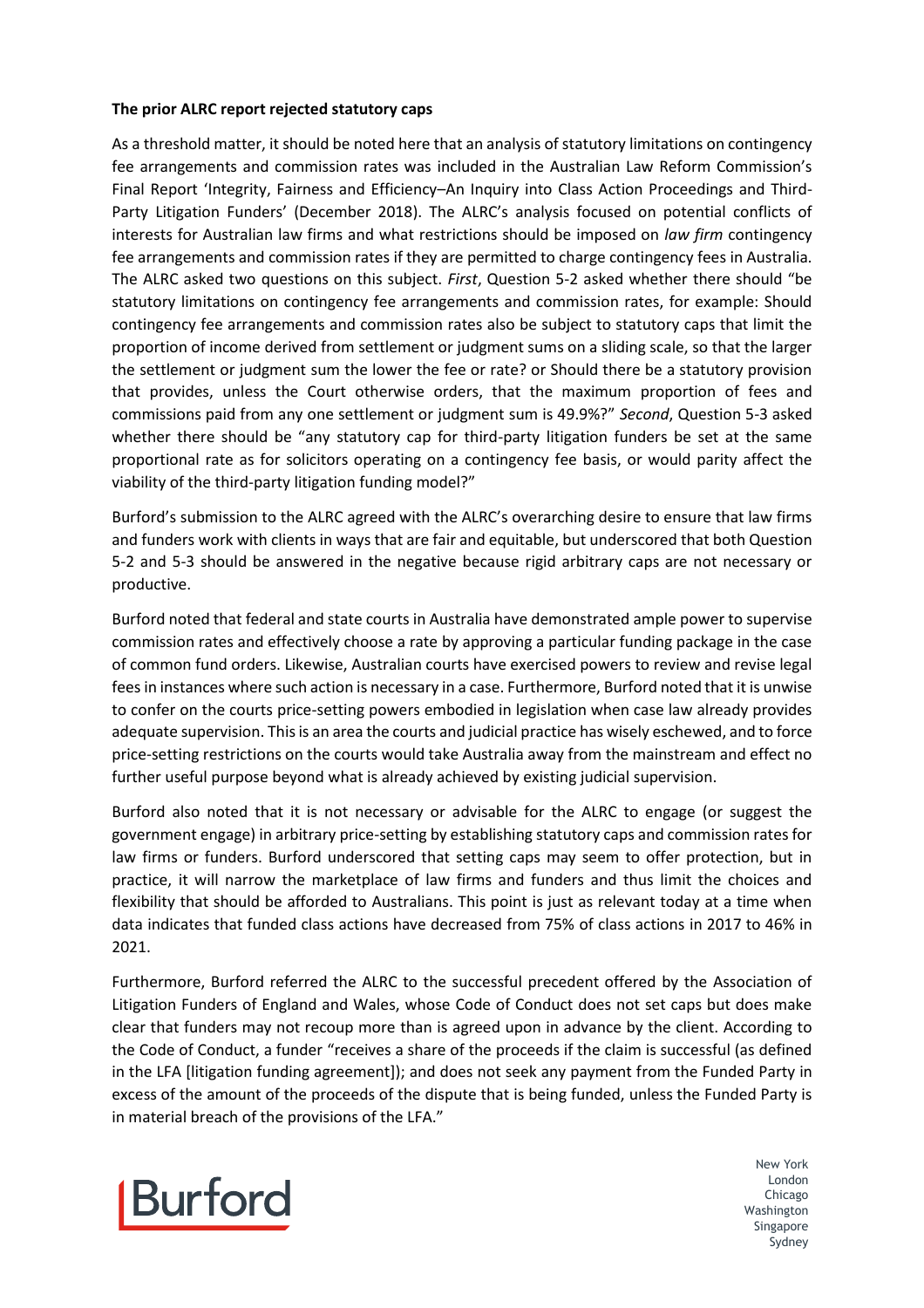Burford suggested that the ALRC will have a more positive impact on protecting clients and law firms that utilise funding by emphasising the need for professional funding agreements that clearly communicate financial obligations by all parties. A client may consider such an agreement against other competing offers and make a decision about the best possible funding arrangement on that basis. Corporate clients are sophisticated parties that will enter into such agreements with professional counsel. In the current class action regime, the financial obligations of class members to law firms and to funders are already subject to judicial review and approval, and we trust that this process will result in the best outcome for Australians.

Consistent with Burford's specific submissions on this point, the ALRC did *not* recommend that any form of statutory cap be implemented on law firms or funders. Rather, the ALRC recognized the primacy of the role of the Federal Court in reviewing, revising, and approving all fees at the time of settlement approval on a case-by-case basis.

## **The new proposal of an arbitrary 30% cap on law firm and funder fees should also be rejected**

Burford does not take a policy view about the proper scope of class actions in Australia. Each jurisdiction must make its own choices about the best model for group redress; those models could include regulatory activity in addition to judicial relief. If, however, class actions are going to be used in a jurisdiction to provide group redress, presumably the goal of a fair-minded justice system is to deliver to class members a resolution that maximizes their compensation for injury.

Like most forms of arbitrary price controls, the proposal of a cap is a wrong-headed way of trying to achieve the goals claimed, and indeed will have unintended adverse consequences for Australians.

First, the 30% cap has no data or empirical backing to explain how it was arrived at and why it is appropriate—across different types of class actions—given the evolving risks associated with prosecuting class actions in Australia. In fact, the proposal in the Consultation Paper to set a cap at 30% and then potentially ratchet that percentage *down* via a "graduated approach" in purportedly *less risky* cases to "take into account the risk, complexity, length and likely damages award or settlement to flow from a case" highlights why an arbitrary and rigid statutory cap untethered from the risks of a specific case is not only inappropriate but also destined for failure. Such a "graduated approach" could equally be applied to justify law firm and funder fees that exceed 30% of any recovery, especially given the costs and risks associated with prosecuting class actions in Australia. The ALRC recognized this point by acknowledging:

> *Sliding scale statutory caps may result in payments disproportionate to work or risk. Thisrisk could run both ways—limitations on income may not accurately reflect the true extent of the work or risk, leading to solicitors being under or overpaid. In this way, caps may be too blunt an approach that does not allow for differences of risk in individual cases.*

(Internal citations omitted). Furthermore, there is no basis for regulating from the assumption- contained in the Consultation Paper--that the funding of class actions has become *less risky* in an environment where more class actions are now being prosecuted through trial and more costs and risks accompany the prosecution of class actions, including but not limited to the substantial additional costs and risks that flow from the Government's new funder regulations for class actions (which were implemented prior to any public consultation and have been widely recognized as not being fit for purpose) and the varying approaches that Australian courts have taken on key class action issues like carriage disputes, security for adverse costs, common fund orders, and class closure.

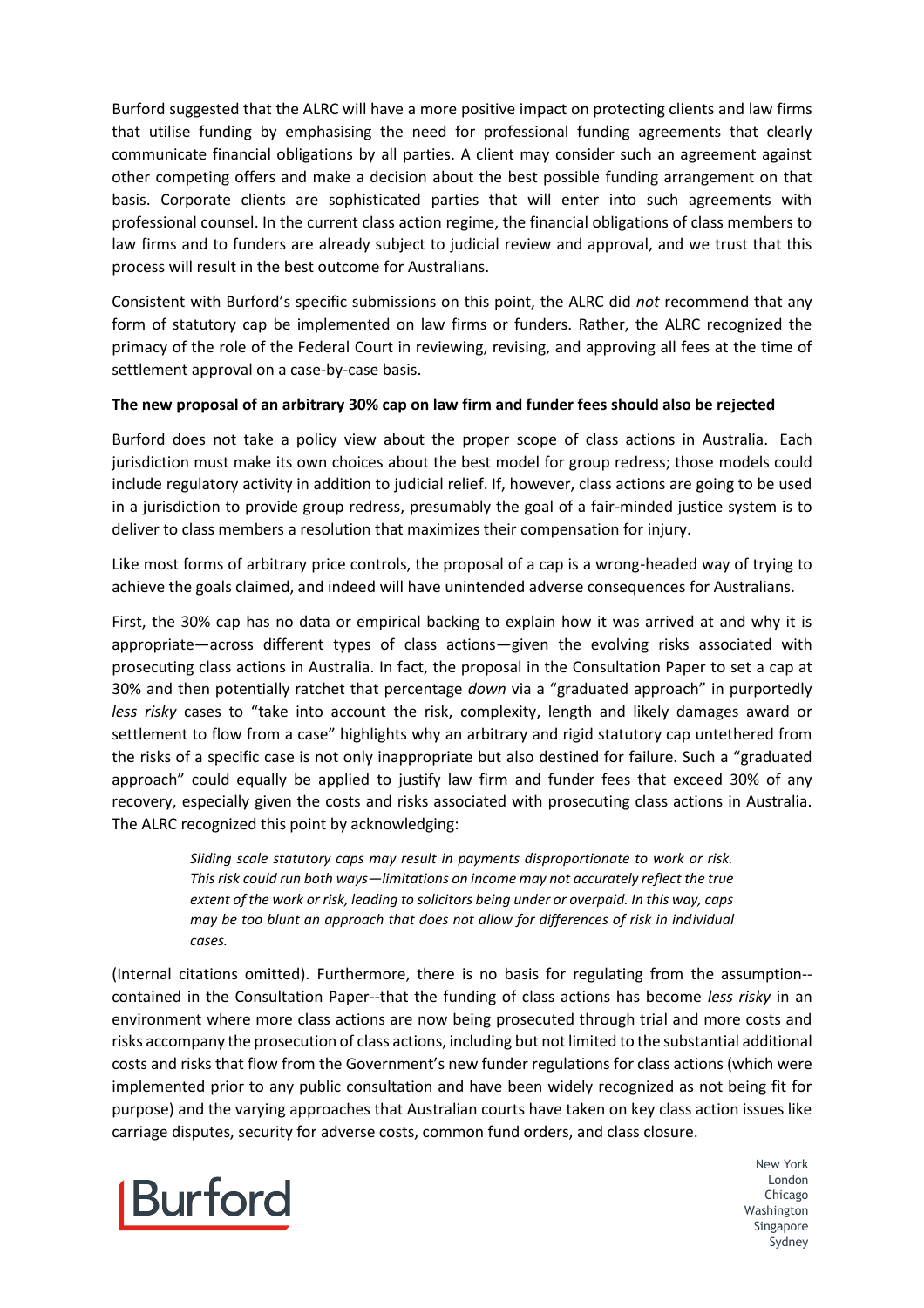Second, the economic impact of any such cap will be to undermine adequate settlement offers and so make many class actions uneconomic to fund. The objective of maximizing compensation for injury is not achieved by setting minimum thresholds of recovery for class members or maximum levels of compensation for lawyers or funders. The problem with such an approach is that it begins with an artificial denominator – that of the amount a party is going to pay. In a system where funders are liable for adverse costs should a case go to trial and lose, and where their upside is limited, the natural incentive being created is for cases to settle, and to settle for less than their full value because the risk of pressing for a higher settlement creates trial risk. Thus, this approach will ensure smaller denominators – smaller settlements to be carved up.

Australia has already seen this phenomenon without any limits on funder compensation: virtually all Australian class actions settle before trial because the risk of adverse costs exposure makes it too risky for parties to go to trial. A further constraint such as that proposed will simply lower further funders' risk tolerance. Suppose the potential damages in a case are \$20 million, litigation costs are \$3 million per side to go through trial, and the funder is entitled to 3x its invested capital in the case. A funder is risking \$6 million by going to, or close to, trial (which is the way to maximize class recovery). If the case loses, the funder will lose \$6 million. If the case wins, the funder will be paid \$9 million and the class will receive \$11 million. That is appropriate compensation for risk and a good recovery for the class. If, however, the funder's recover were capped at 30%, the funder would receive \$6 million in exchange for risking \$6 million. No rational economic actor will do that. Instead, with a 30% entitlement, the funder will endeavor to settle as rapidly as possible, before it has spent much money. So, a funder will accept a low \$7 million settlement after spending only a few hundred thousand dollars, pocket a profit of almost \$2 million, and the class will only yield \$4.9 million – less than half of the alternative scenario. That is bad policy and the proposals under consideration are going down the wrong path in terms of class action regulation.

Third, whilst any cap will impact both law firm fees and funder fees in Australian class actions, there is no explanation provided in the Consultation Paper why the primary focus appears to be on funder returns. This is in stark contrast to the ALRC Report, which only considered potential caps in the context of trying to regulate Australian law firms that seek to charge fees on a contingency fee basis. As noted above, the basis for the ALRC and Productivity Commission focusing on law firms was because of potential conflict issues that funders are, by definition, not subject to. With Australian law firms running cases on a "no win no fee" basis and now being able to seek Group Cost Orders in class actions filed in Victorian Supreme Court (that allow law firms to seek a contingency fee), it is not clear why the Australian Government has not sought to regulate Australian law firms and funders in a consistent and coherent manner, especially at a time when Australian courts have recently been directing much closer scrutiny towards the legal fees charged in class actions. The Australian Government appears to be inadvertently creating regulatory and licensing barriers, and disclosure obligations, that apply to funders but not law firms without any analysis of what consequences and impacts such differential treatment will have on the class action market. This approach also contradicts the Government's long-held opposition to law firms charging contingency fees.

Fourth, as noted above, no evidence has been provided to suggest that Australian courts have had any issue exercising their current powers to scrutinize, review and approve proposed settlements in Australian class actions, including the fees claimed by law firms and funders, and make nuanced assessments on a case-by-case basis. Indeed, the ALRC Report cited numerous submissions, including from the Law Council of Australia, the Australian Bar Association, plaintiff and defense law firms, academics, and funders, stating that the "primary reason advanced against statutory caps, however,